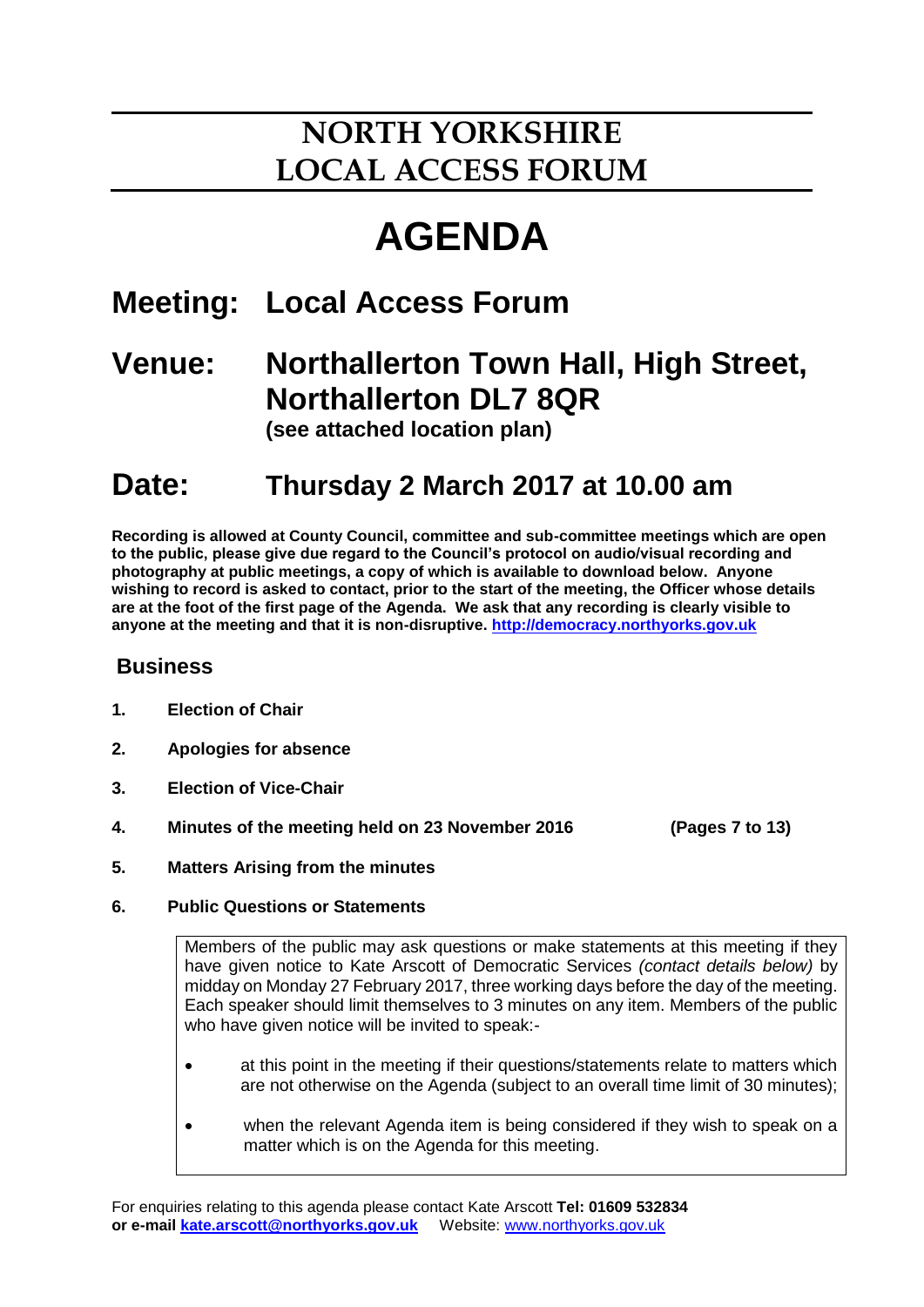If you are exercising your right to speak at this meeting, but do not wish to be recorded, please inform the Chairman who will ask anyone who may be taking a recording to cease while you speak.

#### **7. Executive Member**

Purpose: To hear from and have a discussion with the Executive Member for highways, road safety, access to the countryside (including Broadband, mobile phone coverage) public transport and champion for road safety, walking and cycling Attending: County Councillor Don Mackenzie, Executive Member

#### **8. Public Rights of Way Consultation** - Report of the Secretary

Purpose: To consider the consultation and the Forum's response Attending: Ian Kelly, Countryside Access Manager, North Yorkshire County Council

#### **9. 2026**

Purpose: Standing item - to discuss any new information regarding the 2026 'cut-off date' for the recording of public rights of way within the Definitive Map and Statement

#### **10. District Council Updates** – Report of the Secretary

**(Pages 44 to 46)**

**(Pages 14 to 43)**

Purpose: An opportunity for District Council liaison representatives to update the Forum on activity since the last meeting

#### **11. Regional meeting and National Conference** – Report of the Secretary

Purpose: To consider NYLAF attendance at forthcoming events

#### **12. Secretary's Update Report** – Report of the Secretary

**(Pages 49 to 51)**

**(Pages 47 to 48)**

Purpose: To receive an update on developments since the last meeting

#### **13. Forward Plan –** Report of the Secretary

**(Pages 52 to 54)**

Purpose: To consider and prioritise items of business for future meetings and to consider whether to change the start time of meetings

#### **14. Dates of Next Meetings**

**Wednesday 12 July 2017 Wednesday 11 April 2018 Wednesday 11 October 2017** 

**Thursday 6 April 2017 Wednesday 17 January 2018** 

#### **15. Other business which the Chair agrees should be considered as a matter of special urgency because of special circumstances**

Kate Arscott Secretary to North Yorkshire Local Access Forum County Hall **Northallerton** 17 February 2017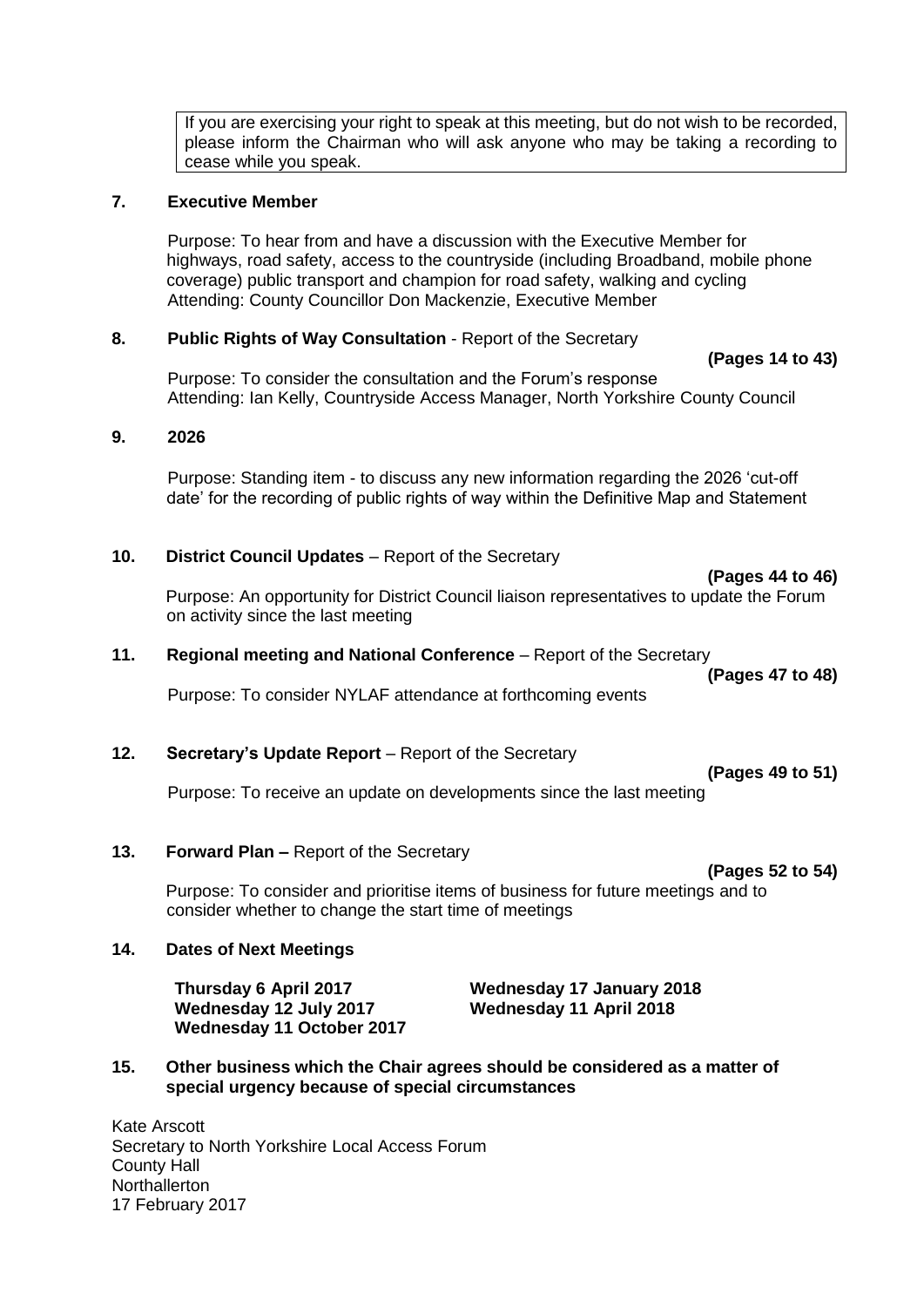#### **NOTES**

#### (a) **Interests**

The Local Access Forums (England) Regulations 2007 state:-

(7) "A member of a Local Access Forum who is directly or indirectly interested in any matter brought up for consideration at a meeting of the Forum shall disclose the nature of his interest to the meeting".

Those members of the Local Access Forum who are County Councillors are also bound by the North Yorkshire County Council Members' Code of Conduct, as they serve on the Forum as County Councillors. County Councillors must, therefore, declare any interest they may have in any matter considered at a meeting and, if that interest is financial, must declare it and leave the meeting during consideration of that item.